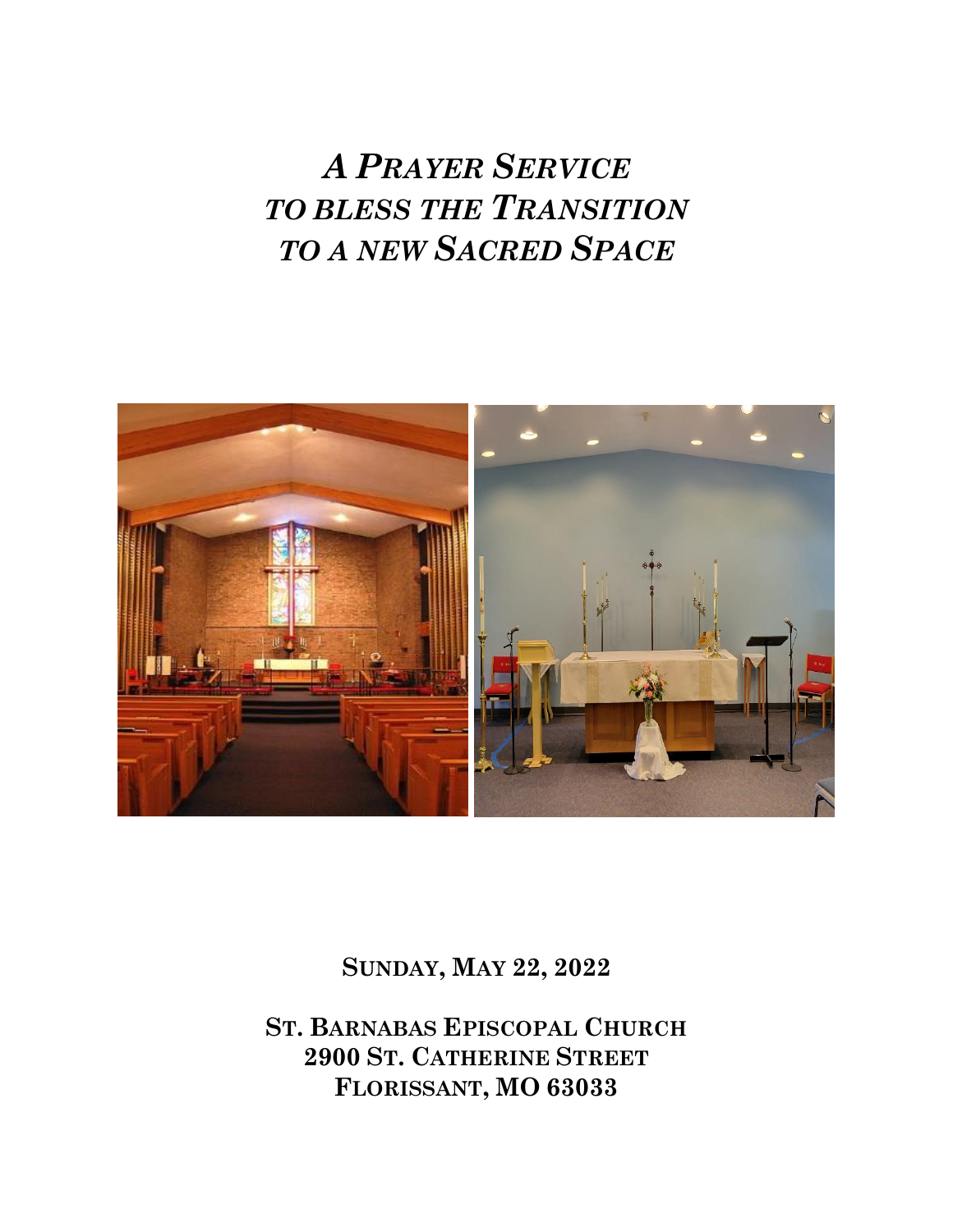#### **THE THANKSGIVING FOR THE WITNESS OF A SACRED SPACE**

#### **OPENING ACCLAMATION**

| <b>Bishop:</b> | Alleluia! Christ is risen.             |
|----------------|----------------------------------------|
| People:        | Christ is risen indeed. Alleluia!      |
| <b>Bishop:</b> | There is one Body and one Spirit;      |
| People:        | There is one hope in God's call to us; |
| <b>Bishop:</b> | One Lord, one Faith, one Baptism;      |
| People:        | <b>One God and Creator of all.</b>     |
| <b>Bishop:</b> | God is with you.                       |
| People:        | And also with you.                     |
|                |                                        |

**Bishop:** O God of unchangeable power and eternal light: Look favorably on your whole Church, that wonderful and sacred mystery; by the effectual working of your providence, carry out in tranquility the plan of salvation; let the whole world see and know that things which were cast down are being raised up, and things which had grown old are being made new, and that all things are being brought to their perfection by him through whom all things were made, your Son Jesus Christ our Lord; who lives and reigns with you, in the unity of the Holy Spirit, one God, for ever and ever. Amen.

**Bishop:** We who are gathered here know that this building, which has been consecrated and set apart for the ministry of God's holy Word and Sacraments, will no longer be used in this way, but will be taken down. To many of you this building has been hallowed by cherished memories, and we know that some will suffer a sense of loss. We pray that they will be comforted by the knowledge that the presence of God is not tied to any place or building. The Altar has been removed and protected from desecration. It is the intention of the diocese that the congregation which worshiped here will not be deprived of the ministry of Word and Sacrament.

**Bishop:** Let the Declaration of Secularization now be read. *The Declaration is read by the Canon to the Ordinary.*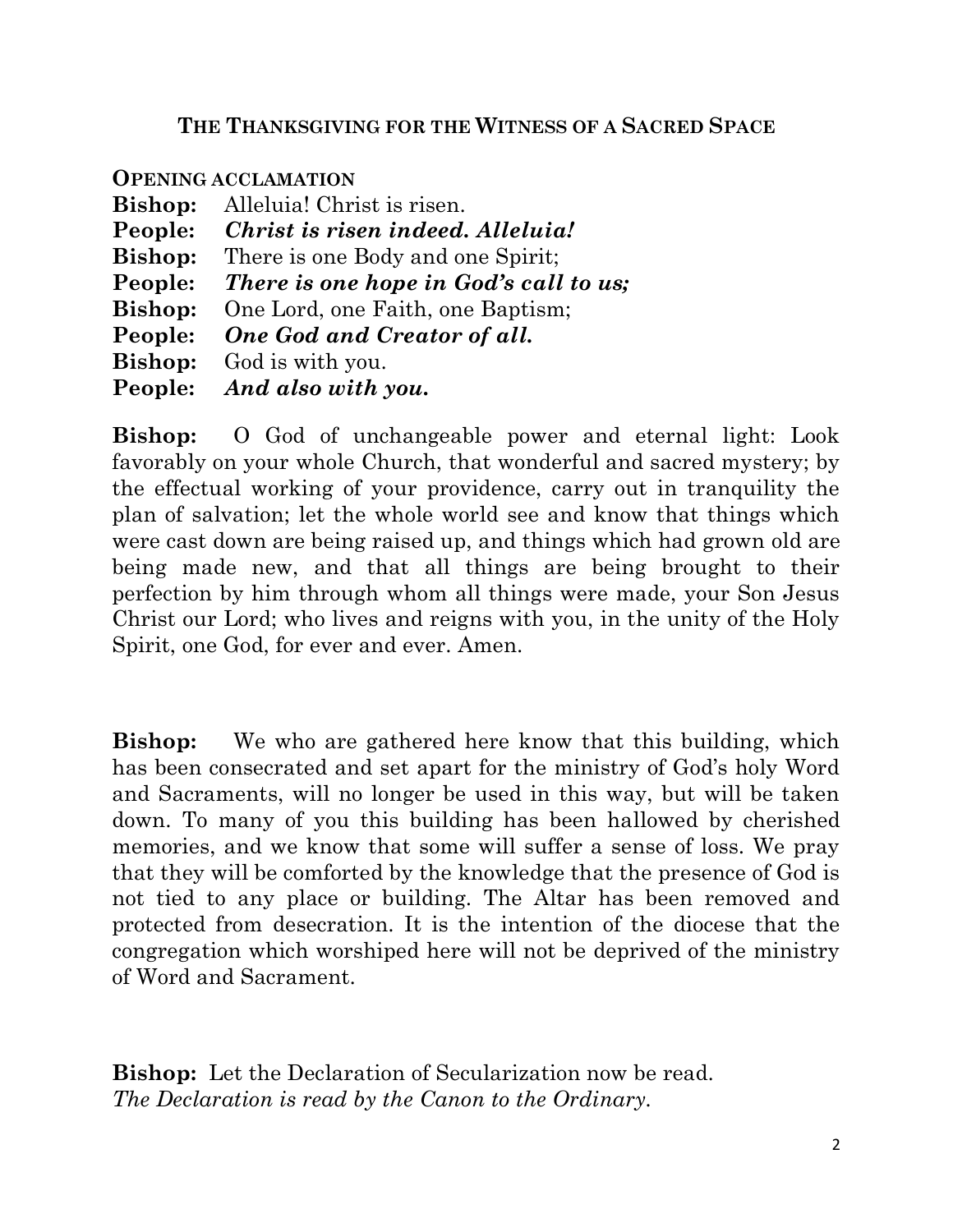**Bishop:** As we take our leave of this place of worship, we give thanks to God for all the blessings we have found here.

**Priest:** Blessed are you, loving God. In this place, we have known your love.

#### **People:** *We trust our future in your care. Blessed be God forever!*

**Bishop:** Let us remember the baptisms celebrated here. *(Pause)* 

**Priest:** We thank you and we praise you for the life of faith given to all who have passed through the waters of new life at this font.

#### **People:** *May we be always united in Christ. Blessed be God forever!*

**Bishop:** Let us remember the power of God's word proclaimed here in scripture and in preaching. *(Pause)*

**Priest:** We thank you and we praise you for your holy word proclaimed here in faith and preached here in sincerity.

#### **Priest:** *May it echo always in our hearts. Blessed be God forever!*

**Bishop:** Let us remember the times we have gathered here for the Holy Eucharist

**Priest:** The celebrations of Holy Week and Easter kept each year, the Sundays on which we worshiped faithfully, the transitions of life, the feast days of saints, the weddings witnessed here, the funerals held here in hope.

**People:** *For these we give thanks and praise, knowing that to your faithful people, life is changed, not ended.*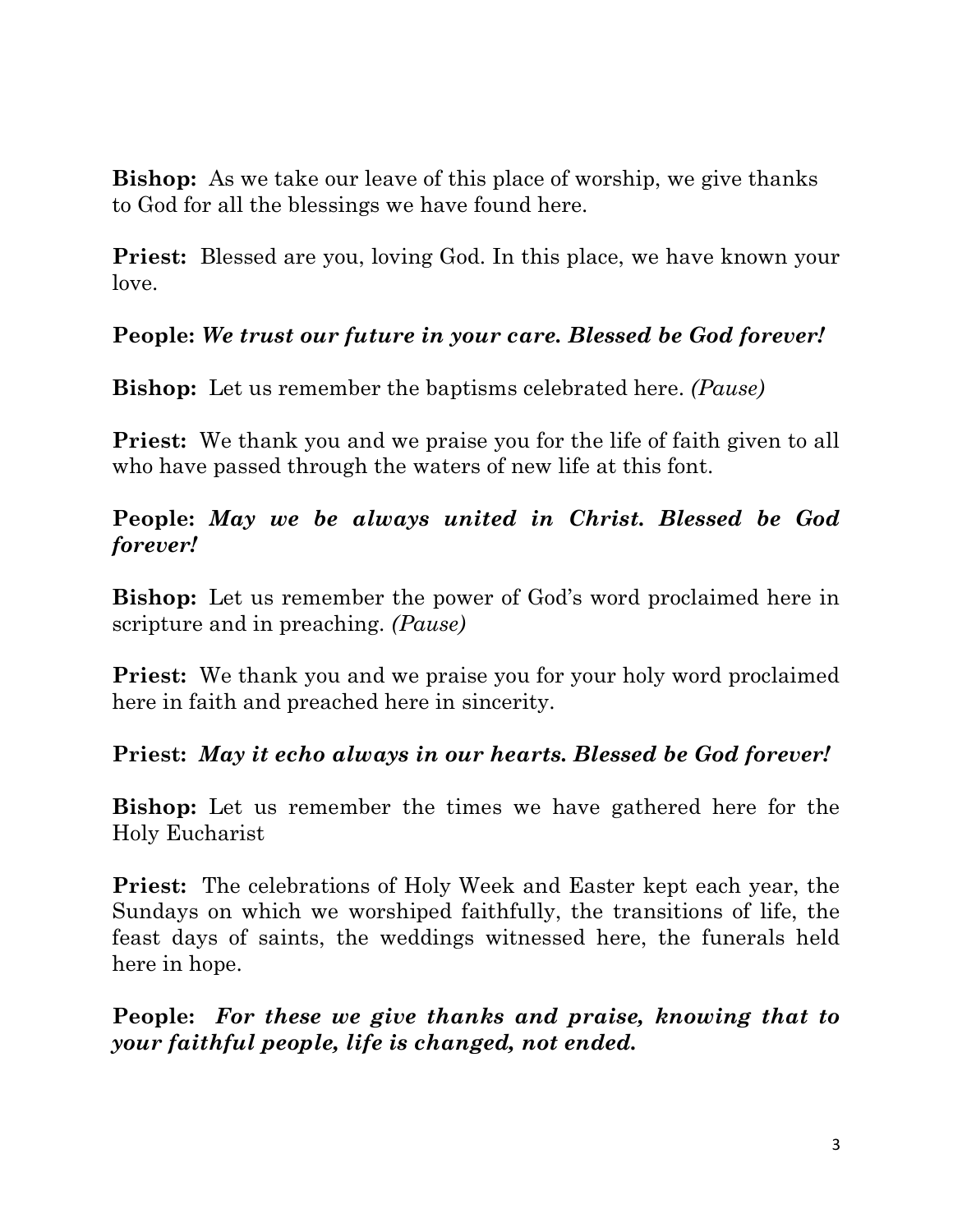## **Exodus 33:7-16**

*As Moses led the people through the promised land, God went with them. So, too, our God is with us wherever we are gathered.*

Now Moses used to take a tent and pitch it outside the camp some distance away, calling it the "tent of meeting." Anyone inquiring of the LORD would go to the tent of meeting outside the camp. And whenever Moses went out to the tent, all the people rose and stood at the entrances to their tents, watching Moses until he entered the tent. As Moses went into the tent, the pillar of cloud would come down and stay at the entrance, while the LORD spoke with Moses. Whenever the people saw the pillar of cloud standing at the entrance to the tent, they all stood and worshiped, each at the entrance to their tent. The LORD would speak to Moses face to face, as one speaks to a friend. Then Moses would return to the camp, but his young aide Joshua son of Nun did not leave the tent.

Moses said to the LORD, "You have been telling me, 'Lead these people,' but you have not let me know whom you will send with me. You have said, 'I know you by name and you have found favor with me.' If you are pleased with me, teach me your ways so I may know you and continue to find favor with you. Remember that this nation is your people."

The LORD replied, "My Presence will go with you, and I will give you rest."

Then Moses said to him, "If your Presence does not go with us, do not send us up from here. How will anyone know that you are pleased with me and with your people unless you go with us? What else will distinguish me and your people from all the other people on the face of the earth?"

**Reader:** The word of the Lord **People:** *Thanks be to God.*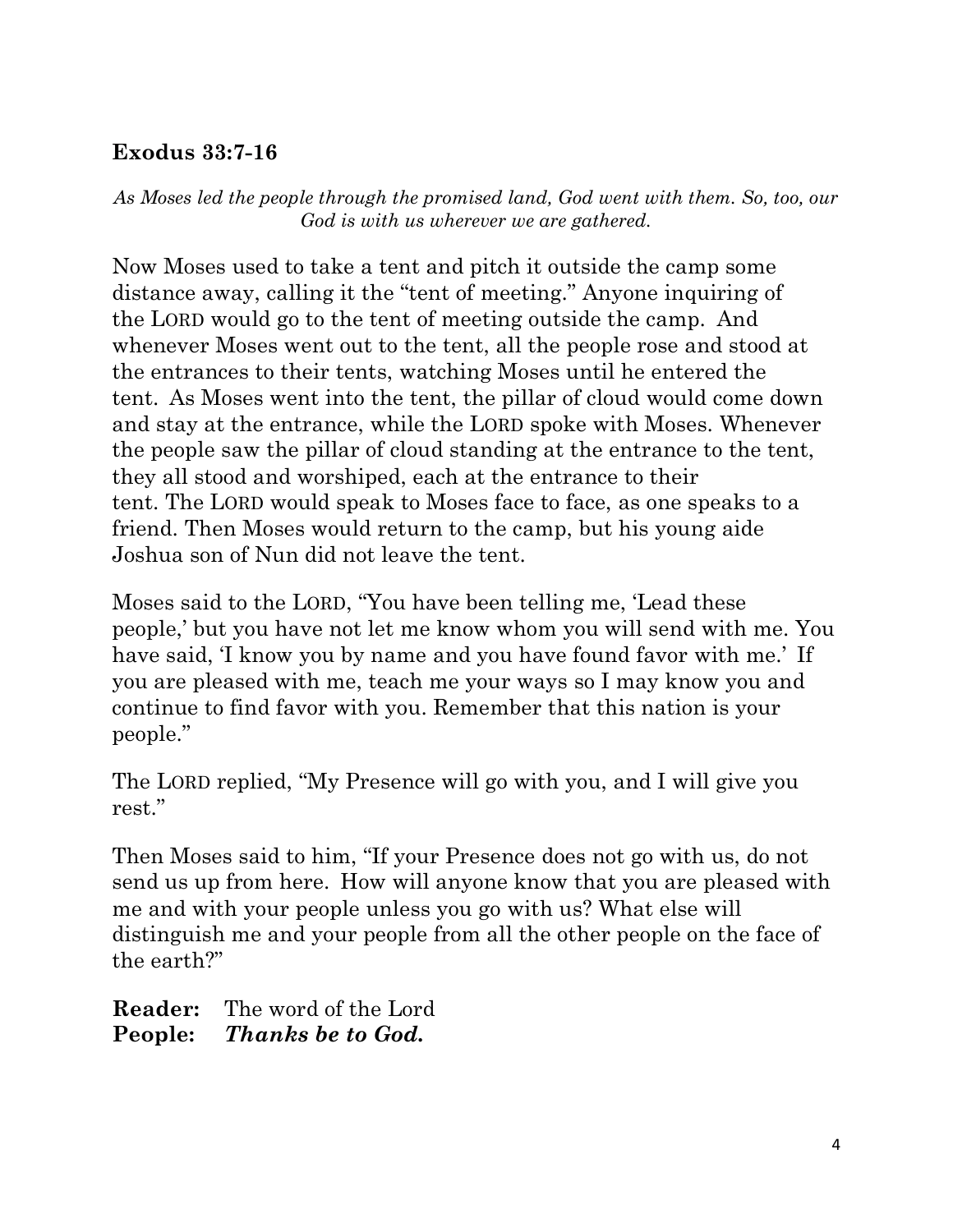**Bishop:** Let us pray.

*Silence is kept for a time.*

**Bishop:** God our refuge, our home is in you. You are greater than any temple, church, or cathedral that can be built by human hands, yet in this place, we have met your divine majesty. This church building has been a place of blessing for us. Protect us on our way. Lead us to new friends in faith community. We ask this through Christ our Lord. *Amen*.

**Deacon:** *Let us go forth in the name of Christ. Alleluia! Alleluia!* **People:** *Thanks be to God. Alleluia! Alleluia!*

*The community then makes its way into the new place of worship.*

# **CONSECRATION OF THE NEW WORSHIP SPACE**

**Bishop:** You will bring them in and plant them, O Lord, in the sanctuary you have established.

**Priest:** All your works praise you, O God, **People:** *And your faithful servants bless you.* **Priest:** We have been brought near and reconciled to God.

**Bishop:** Blessed are you, O God, ruler of the universe. Your gifts are many, and in wisdom you have made all things to give you glory. Be with us now and bless us as we dedicate our use of this space to your praise and honor. As often as we worship you here, precede us and abide with us. Be known to us in the Word spoken and heard, in fellowship with one another, and in the breaking of bread. Give us joy in all your works, and grant that this space may be a place where your will is done and your name is glorified; through Jesus Christ our Savior, in the power of the Holy Spirit, we pray. *Amen.*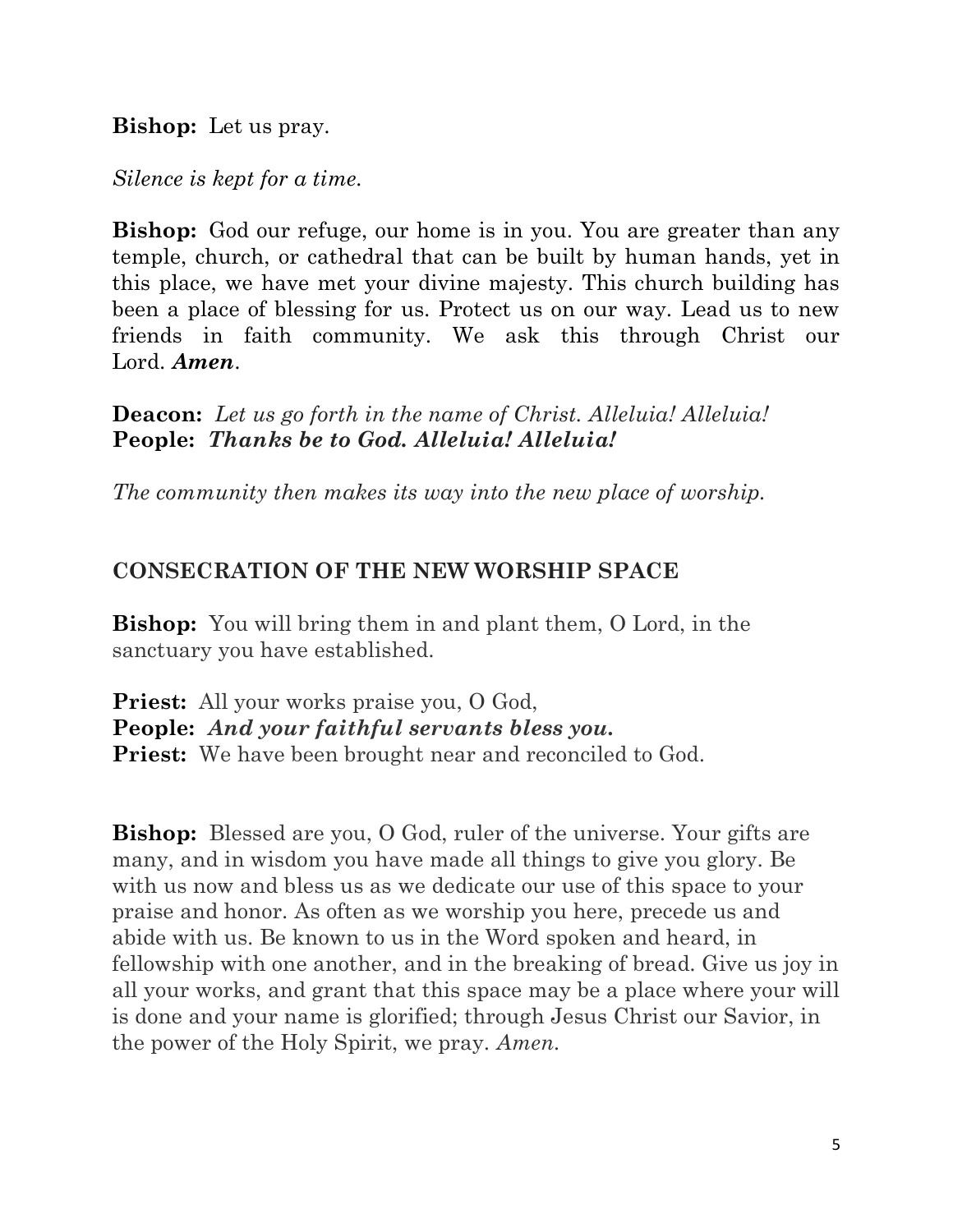**Bishop:** God be with you. **People:** *And also with you.* **Bishop:** Let us pray.

> **Our Father, who art in heaven, hallowed be thy Name, thy kingdom come, thy will be done, on earth as it is in heaven. Give us this day our daily bread. And forgive us our trespasses, as we forgive those Who trespass against us. And lead us not into temptation, but deliver us from evil. For thine is the kingdom, and the power, and the glory, for ever and ever. Amen.**

**Leader:** Show us your mercy, O Lord; **People:** *And grant us your salvation.*

**Leader:** Clothe your ministers with righteousness; **People:** *Let your people sing with joy.*

**Leader:** Give peace, O Lord, in all the world; **People:** *For only in you can we live in safety.*

**Leader:** Lord, keep this nation under your care; **People:** *And guide us in the way of justice and truth.*

Leader: Let your way be known upon earth; **People:** *Your saving health among all nations.*

**Leader:** Let not the needy, O Lord, be forgotten; **People:** *Nor the hope of the poor be taken away.*

**Leader:** Create in us clean hearts, O God;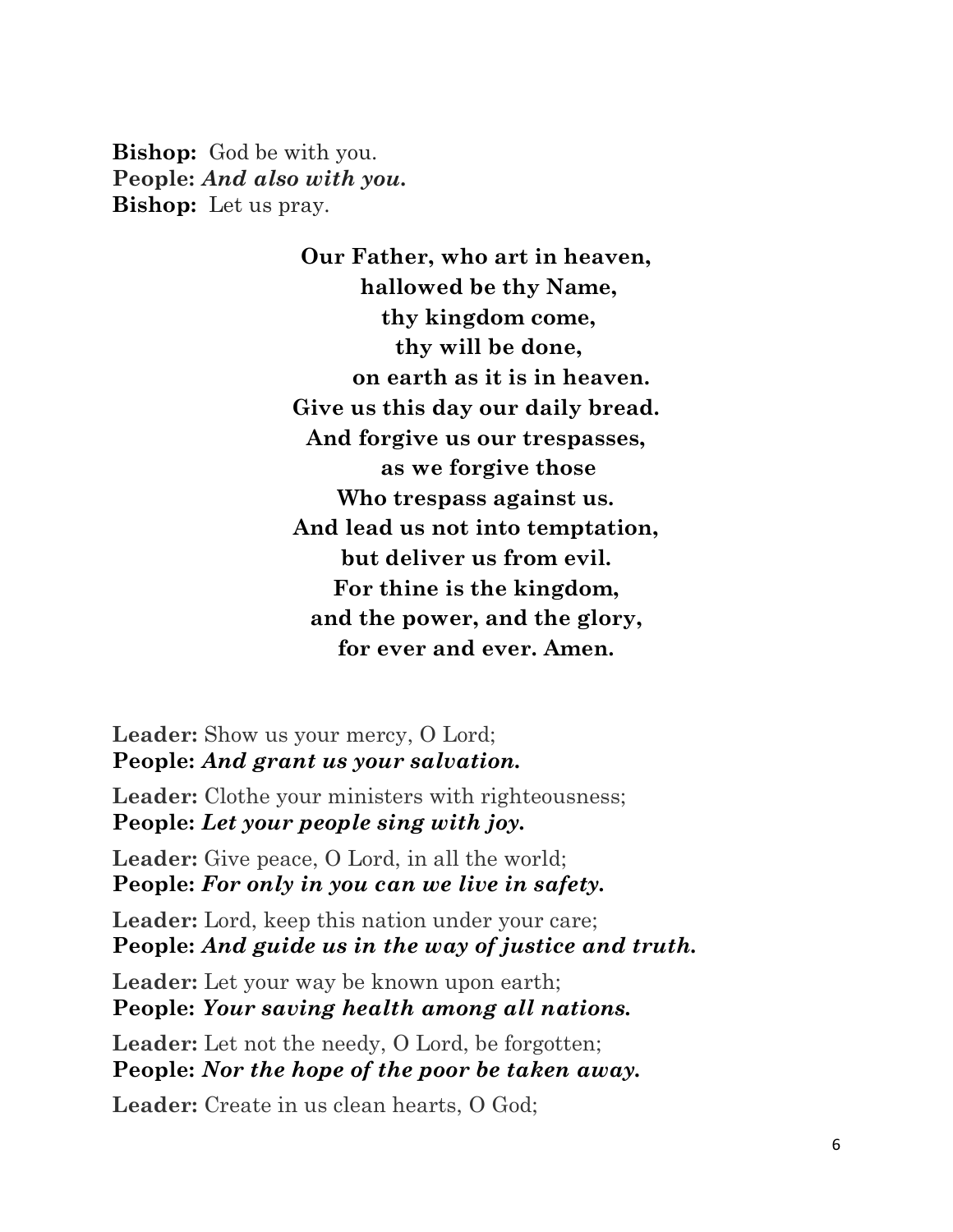# **People:** *And sustain us with your Holy Spirit.*

**Bishop:** Lord God, whose Son our Savior Jesus Christ triumphed over the powers of death and prepared for us our place in the new Jerusalem: Grant that we, who have this day given thanks for his resurrection, may praise you in that City of which he is the light, and where he lives and reigns for ever and ever. *Amen.*

**Bishop:** O God, you manifest in your servants the signs of your presence: Send forth upon us the Spirit of love, that in companionship with one another your abounding grace may increase among us; through Jesus Christ our Lord. *Amen.*

# **The General Thanksgiving**

**Bishop:** Accept, O Lord, our thanks and praise for all that you have done for us. We thank you for the splendor of the whole creation, for the beauty of this world, for the wonder of life, and for the mystery of love.

# **People:** *We thank you for the blessing of family and friends, and for the loving care which surrounds us on every side.*

**Bishop**: We thank you for setting us at tasks which demand our best efforts, and for leading us to accomplishments which satisfy and delight us.

## **People**: *We thank you also for those disappointments and failures that lead us to acknowledge our dependence on you alone.*

**Bishop**: Above all, we thank you for your Son Jesus Christ; for the truth of his Word and the example of his life; for his steadfast obedience, by which he overcame temptation; for his dying, through which he overcame death; and for his rising to life again, in which we are raised to the life of your kingdom.

# **People:** *Grant us the gift of your Spirit, that we may know*